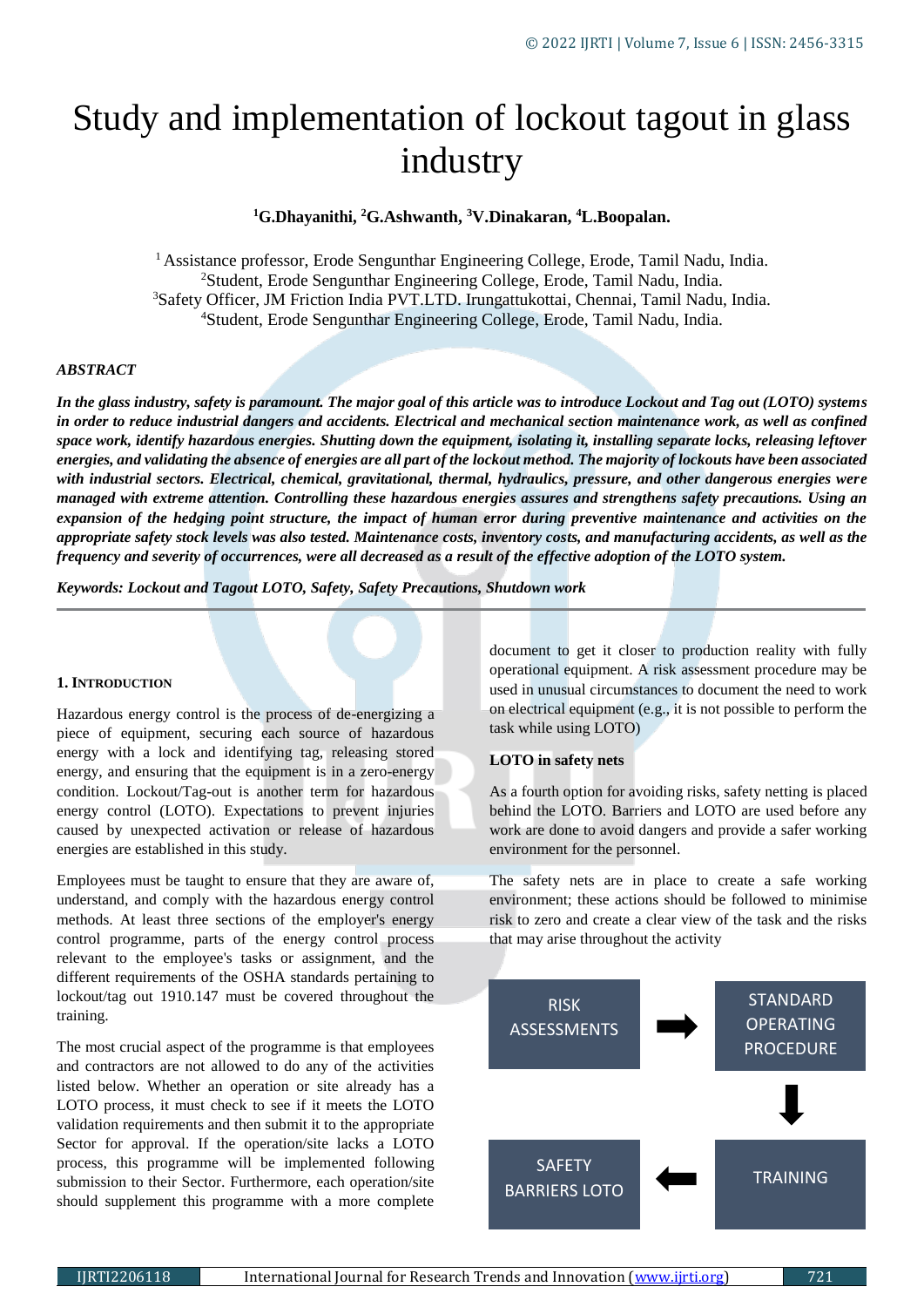

**Figure 1.** Safety net flow chart

# **2. PROJECT STUDY**

The project study briefly explains the LOTO and their procedure, usage, checklists etc.

#### **Lockout and tagout**

This method was created to prevent equipment from being turned on or electrified unexpectedly during normal or maintenance procedures.

LOTO (lockout and tagout) is a simple and life-saving procedure that is commonly used in the electrical industry. This system is used to protect workers during maintenance.

LOTO is a set of locks and warning tags that indicate that the systems are in the process of being upgraded, preventing unauthorised access. Names are also stated in the warning tags.

In the event that you need to operate for an emergency, you must first obtain permission from the appropriate authorities.

Lockout is a method of securing certain systems (power levers, valves, push buttons, electrical panels, etc.) such that only authorised personnel have the ability to remove the lock.

The authorised person also serves as the service person; he locks the service board and attaches a tag to it, which includes the name of the person who locked the board as well as the words DO NOT OPERATE.

This type of LOTO technique is used in confined spaces with significant dangers, which are defined as spaces less than 2 metres above ground level.

During maintenance in a limited space, two people will be present: one will be a worker and the other will be a checker. To minimise needless dangers during maintenance, the checker should pay close attention to the worker.



**Figure 2.** LOTO (key and tag)

Only by the sets of regulations to obtain the LOTO kits during the job of service/maintenance is there a structured structure to obtain the LOTO.

The technique for obtaining and removing LOTO kits is shown in the diagram below.

The first and most important task is to analyse and explain the maintenance routine. Every action of maintenance work will have a set of rules from start to finish in a manual, similar to a material safety data sheet (MSDS). In that manual, every hazard is described according to the different types of maintenance work, and how to handle the hazards in a safe manner is explained in a brief manner for new workers' references.

# **3. LOTO KITS**

#### **Red nylon pad lock**

This is red in colour to make it immediately apparent to everyone and to prevent circuit flow through it. It is composed of plastic to prevent circuit flow through it. It's simple to use and has a wide range of applications.

It can only be broken up for unavoidable locations with the approval of authorised people.



**Figure 3.** Red nylon pad lock

#### **Stainless stell lock**

It's constructed of stainless steel and may also be used as a nylon red padlock. However, it is not widely employed in the electrical industry. If the key is lost during maintenance, it is difficult to

This is the permanent way to lock this stainless-steel lock if you don't want to open any systems.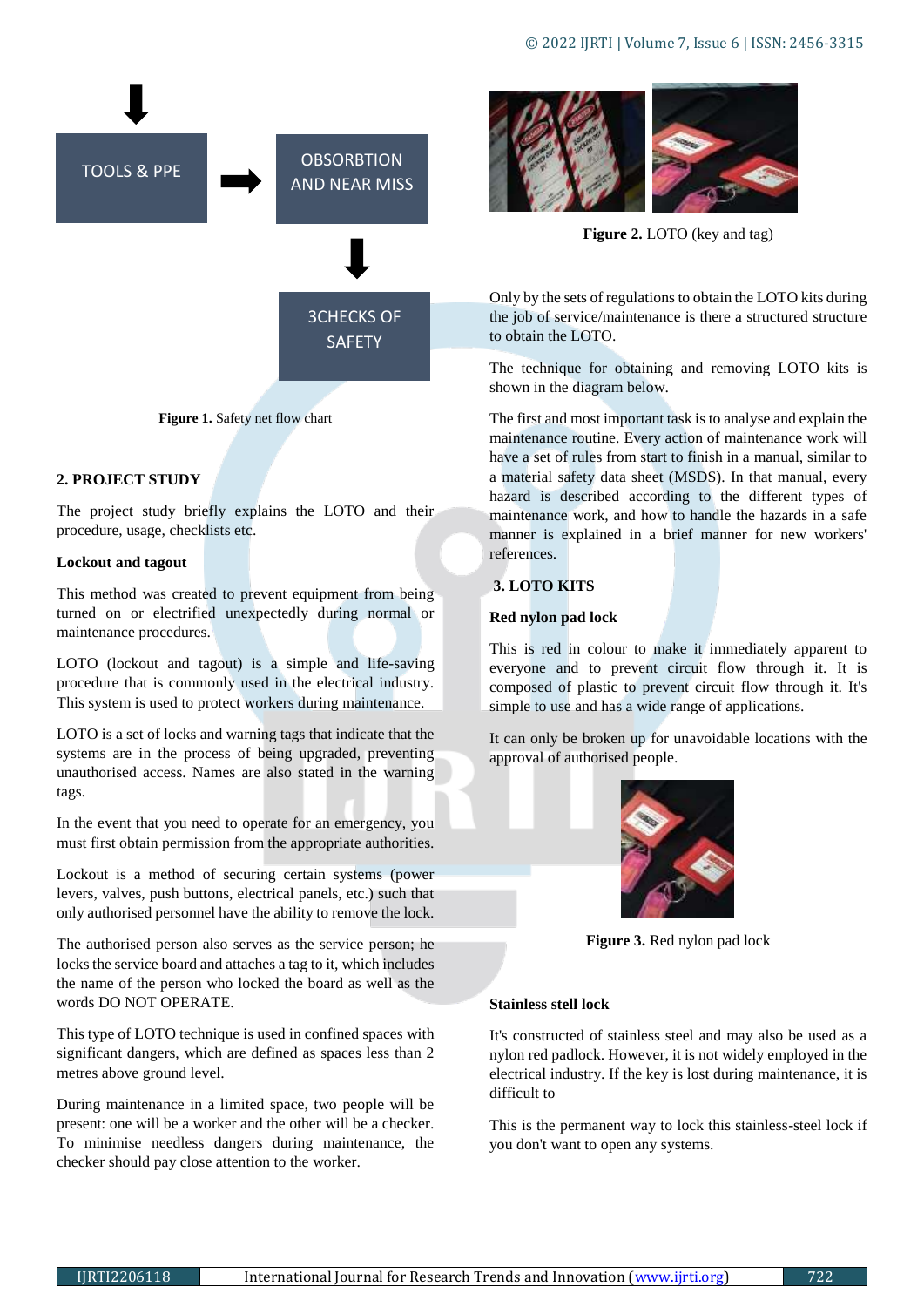# © 2022 IJRTI | Volume 7, Issue 6 | ISSN: 2456-3315

It can only be locked with a nylon padlock combination.

On one side of the circuit breaker, there is a warning tag.



**Figure 7.** Circuit breaker lockout

# **Miniature circuit breaker lockout**

This type of lock is used in MCB trippers; if you install the lock on the MCB tripper without unlocking it, you won't be able to switch it on during maintenance, and this locking mechanism is only used to lock certain MCB trippers.

**Figure 4.** Stainless steel lock

You should add a padlock combination for enhanced security.

This has a red colour coating for easy identification.





**Figure 5.**Miniature circuit breaker lockout

# **Push button lockout**

The push button is covered with material and secured so that it cannot be used. The push button is used for abrupt stop and sudden start operations, and the push button lockout systems are used to regulate the operation.



**Figure 6. Push button lockout** 

#### **Circuit breaker lockout**

This is mostly utilized in industries for hefty circuit breakers, and it is nearly exclusively used in industries for maintenance.



This system is utilised in LPG gas stations, water leakage repair systems, oil stations, and other places to lock valves in pipe lines.

This is also used in conjunction with a combination of locks to prevent unintended openings.

This system comes in a variety of sizes and types, depending on the size of the valves.



**Fgure 8.** Gate valve lock out device

#### **Steel safety lockout (6 holes)**

This is also a type of lock, but it may be used for numerous maintenance tasks to be completed in a single work permit. This lock has six holes, allowing for six different types of maintenance tasks to be completed at the same time. And it can only be released once all of the maintenance work has been completed. It cannot be used in the interim while other locks are being removed for repair.



**Figure 9.** Steel safety lock (6 holes)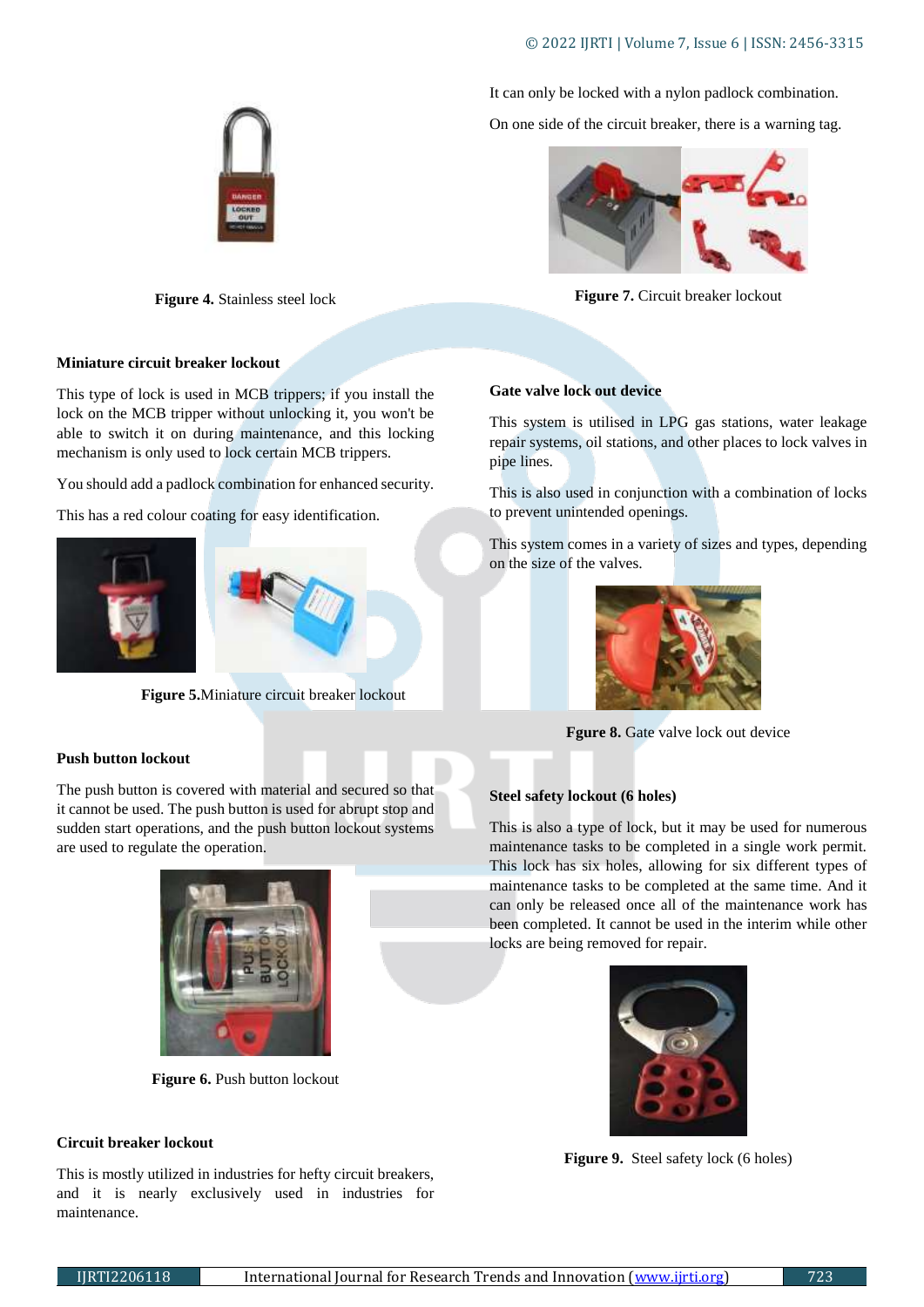# **Electrical plug lockout**

This is a device that is used to secure the connections in an open source circuit that anyone can plug into without being noticed. So that using this plug lockout to avoid plucking in the board it is used.

This device is used in different variant of sizes, according to the size and shapes of the plugs it differs.

And there will be a combination of nylon pad lock with this, and you have to mention the person who lock the device and there will be tag attached with this.





Figure 10. Electrical plug lockout

# **Tagouts**

Tagouts are usually used to make simple identification of the locations where locks are utilised; if there is no chance of making a lock, the tags must be placed to avoid risks.

Tags are also used in situations where regular people are not allowed except for approved people. This is the type of notification that everyone should be aware of and obey.



Fiigure 11. Tag out system

#### **4.LOTO PPE KITS**

LOTO is a type of safety measure that helps to identift the hazards, analyse the hazards and rectify the hazards.

LOTO is the form of procedure that helps to simplify the hazards and reduce the complexcity of the accidents in industries

LOTO is a set of locks and warning tags that indicate that the systems are in the process of being upgraded, preventing unauthorized access. In warning tags names are also mentioned in it.

In the event that you need to operate for an emergency, you must first obtain permission from the appropriate authorities. In Glass industry the LOTO is already existing implemented program but it not carried effectively in the working environment culture, the way of implementing and sourcing helps to reduce the cause of hazards during the mechanical, electrical, etc., The proper and regular training only reduce the form of accidents and give updating to the work place and reduce the cause of accidents.

In Glass due to improper implementation and improper training to the workers, the accidents occur due to nonidentification of the work.

1. In Tempered plant the maintenance person working inside the tunnel (wire routing work) the occupier doesn't follow the LOTO formalities and work permit systems.

Because of no warning signals and LOTO applications on the panels, some other person turned on the tripper.

He got shocked because of water free and dry surface maintenance persons escaped from that area with no harmful effects.

2. In confined space work permit systems are not followed correctly and LOTO systems are not implemented and effectively in work place.

LOTO systems are implemented but due to safety purpose there will be work watcher near the control panels to avoid unwanted activities in electrical panels.

These are the recent issues observed and reported in Asahi glass but not implementing the effectively and not educated about the importance of the LOTO systems during the maintenance work.

#### IMPORTANCE AND IMPLEMENTATION OF LOTO

LOTO is UN avoidable safety systems that help us in harmful situations, and safeguard the workers precious life by sourcing the simple systems.

# **5.WORK PERMIT**

Before doing some works (Height work, hot work, confined space work, open fire work) work permit systems are mandatory to inform the respective departments and shift in charge, department HOD and safety officer.

This procedure is mandatory and all should follow the permit systems.

Work permit systems teach the nature of work, systems and procedure to do the work, safety aspects that necessary for the work.

Minutes of meeting is also to done by safety officer to all workers who involving the respective works, and discus about the hazards and risks in the work is also discussed and safety aspects that needed during the works (Helmet, safety shoes, Jacket, Face shield, eye protections, Ear protections, Dust mask, Harness belts, Appropriate gloves) all safety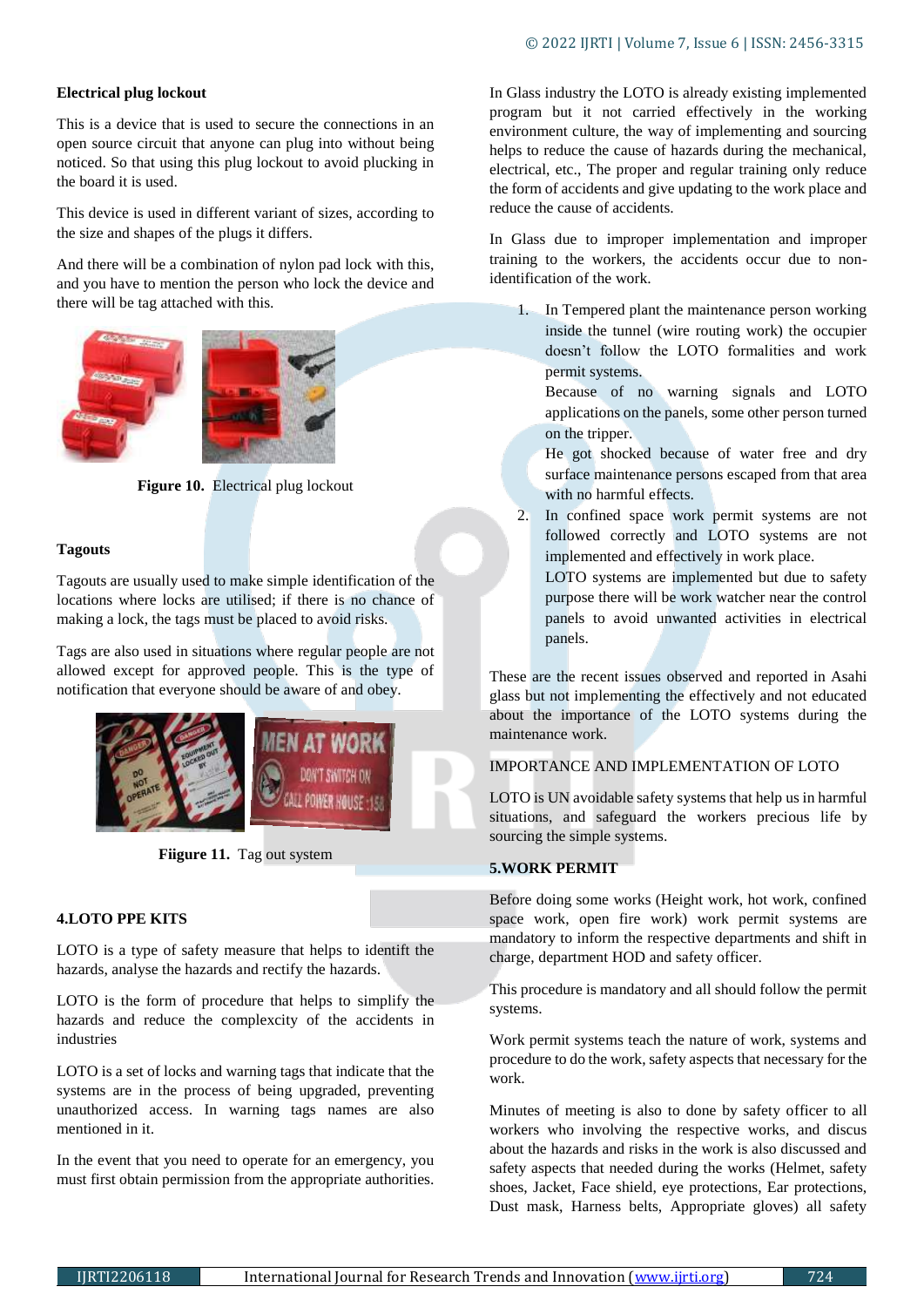equipment's and minutes of meeting will be signed by all the involvers in the meeting is recorded.

# **6.LOTO**

LOTO is also the part of the work permit systems that will be helpful before starting the work.

For the different works different types of LOTO applicable in their respective shapes and size.

LOTO is applicable in different places that stop the energy sourcing like

Mechanical

Electrical

Hydraulic

Pneumatic

Etc.,

There are different kind and shape of LOTO kits are used according their usage the LOTO varies

- Red nylon pad lock
- Stainless stell lock
- Miniature circuit breaker lockout
- Push button lockout
- Circuit breaker lockout
- Gate valve lock out device
- Steel safety lockout (6 holes)
- Electrical plug lockout
- Tagouts

These are the types of LOTO kits are widely used in industries and all over sectors.

While implementing LOTO systems TAGOUT is important for identification purpose

# **7. TAGOUT**

Tagouts are usually used to make simple identification of the locations where locks are utilised; if there is no chance of making a lock, the tags must be placed to avoid risks.

Tags are also used in situations where regular people are not allowed except for approved people. This is the type of notification that everyone should be aware of and obey.

Tag out will be signed only by authorised person and it should be followed by the working person in it, he want to lock the systems after verifying the energy released in the systems, his/ her name with details given in tags because to contact in emergency situation, so that details displayed.

Without the authorised person noone have the authority to remove the lock and tags displayedin the systems



**Figure 12.** Tag out identification board

# **8.CONCLUSION**

LOTO is systematic methods to identify the problems and rectify the problems in industries. The open challenge of the LOTO system is to lies the accidents in zero level in any sectors in industries, the problem was identified and discussion with the industries was done to implement the LOTO to reduce the cause of accidents and loss of human lives. This article also includes recommendations for numerous implementation standards based on the LOTO design methodology. We ensure that this technique offers more benefits than other methods, and many paper firms are preparing to use this way for worker safety. This was also useful for equipment maintenance.

#### **REFERENCE**

- 1. Samuel C, Yamin David L, Parker Min and Rodney Stanley 2017 Self-audit of lockout/tag out in manufacturing work places. American Journal of Industrial Medicine, **60**: 504-509.
- 2. M. Ravi<sup>1</sup>, P. Sridharan<sup>2\*</sup> and V.K. Senthilkumar<sup>1</sup> [Implementation](https://www.researchgate.net/publication/330824999_Implementation_Strategy_of_Lock_Out_and_Tag_Out_LOTO_Electrical_Systems_for_Paper_Industry?enrichId=rgreq-b028ad513e1e413bfea764db8fb53380-XXX&enrichSource=Y292ZXJQYWdlOzMzMDgyNDk5OTtBUzo3MjE3OTU0NzY4ODU1MDZAMTU0OTEwMDg2MDg1Nw%3D%3D&el=1_x_3&_esc=publicationCoverPdf) Strategy of Lock Out and Tag Out [\(LOTO\)Electrical](https://www.researchgate.net/publication/330824999_Implementation_Strategy_of_Lock_Out_and_Tag_Out_LOTO_Electrical_Systems_for_Paper_Industry?enrichId=rgreq-b028ad513e1e413bfea764db8fb53380-XXX&enrichSource=Y292ZXJQYWdlOzMzMDgyNDk5OTtBUzo3MjE3OTU0NzY4ODU1MDZAMTU0OTEwMDg2MDg1Nw%3D%3D&el=1_x_3&_esc=publicationCoverPdf) Systems for Paper [Industry](https://www.researchgate.net/publication/330824999_Implementation_Strategy_of_Lock_Out_and_Tag_Out_LOTO_Electrical_Systems_for_Paper_Industry?enrichId=rgreq-b028ad513e1e413bfea764db8fb53380-XXX&enrichSource=Y292ZXJQYWdlOzMzMDgyNDk5OTtBUzo3MjE3OTU0NzY4ODU1MDZAMTU0OTEwMDg2MDg1Nw%3D%3D&el=1_x_3&_esc=publicationCoverPdf)
- 3. David B. Durocher, Mike Lane 2016. An Overview of Remote Isolation Systems Applied in Process Industries. *IEEE.MIC.,* **53**: 4136-4141.
- 4. Pascal Poisson, Yuvinchinniah and Sabrina Jocelyn 2016. Design of a Safety Control System to Improve the Verification Step in Machinery Lockout Procedures. *Accepted Manuscript,* **951**: 1-18.
- 5. Abdoulaye Badiane, Sylvie Nadeau, Jean-Pierre Kenné and Vladimir Polotski 2016. Optimizing production while reducing machinery lockout/tag out circumvention possibilities. *JQME*. **22**: 188 – 201.
- 6. Pascal Poisson, Yuvin Chinniah 2015. Observation and analysis of 57 lockout procedures applied to machinery in 8 sawmills. ELSEVIER. *Safety Sciences*, **72**: 160–171.
- 7. PhilipAllen, 2013. Productively safer lockout tags out procedure with permanent electrical safety devices. *IEEE.pplc.,* **163**: 4673-5100.